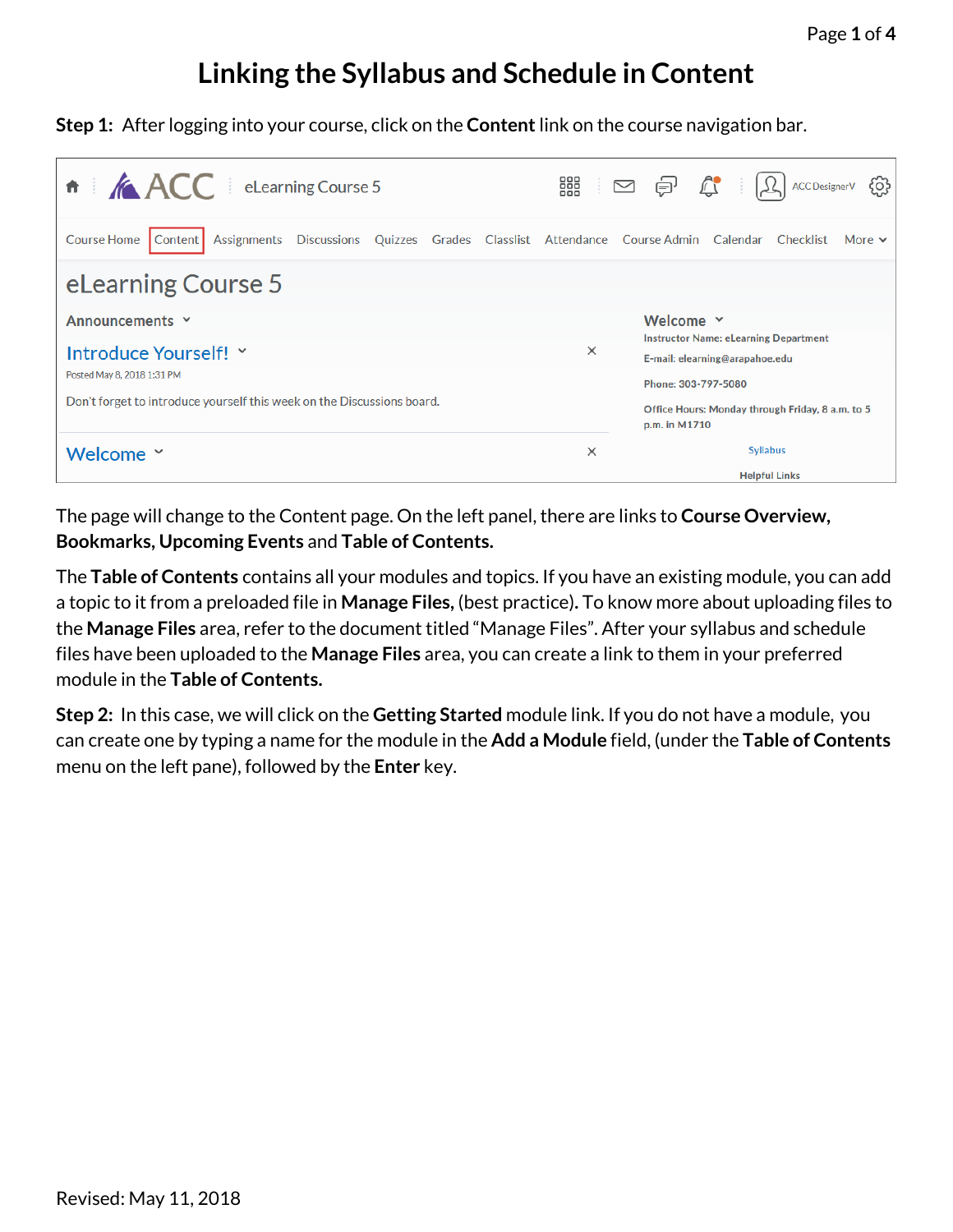| Search Topics                    | Q              | a.<br>Print<br>Getting Started ×                                                                                                                                                                                                                                                                                       | Settings    |
|----------------------------------|----------------|------------------------------------------------------------------------------------------------------------------------------------------------------------------------------------------------------------------------------------------------------------------------------------------------------------------------|-------------|
| 모<br>Overview                    |                | Add dates and restrictions                                                                                                                                                                                                                                                                                             | Published V |
| Bookmarks                        |                | <b>Course Learning Outcomes</b>                                                                                                                                                                                                                                                                                        |             |
| <b>Upcoming Events</b>           |                | 1. Exhibit an understanding of audience, purpose, genre, context, and formatting that is responsive to the situation.<br>2. Plan, write, revise and review multi-paragraph compositions that stress analytical, evaluative, exploratory, and<br>persuasive/argumentative writing within various rhetorical situations. |             |
| <b>Table of Contents</b>         | 411            | 3. Apply conventions of composition including organization, presentation, and stylistic choices.<br>4. Employ critical and evaluative reading skills in order to synthesize evidence and/or sources in support of a claim, using an                                                                                    |             |
| $\equiv$ Getting Started         | $\mathbf{1}$   | appropriate documentation system.<br>5. Apply genre conventions including structure, paragraphing, tone, mechanics, grammar, syntax, and style.                                                                                                                                                                        |             |
| $\equiv$ UNIT ONE                | 17             | <b>Bulk Edit</b><br>Add Existing Activities V<br>New $\vee$                                                                                                                                                                                                                                                            |             |
| $\equiv$ UNIT TWO                | $\overline{9}$ | $\equiv$ Student Learning Outcomes $\sim$                                                                                                                                                                                                                                                                              |             |
| $\equiv$ UNIT THREE              | 19             | <b>Web Page</b><br>⊕                                                                                                                                                                                                                                                                                                   |             |
| $\equiv$ UNIT FOUR               | 11             | Add a sub-module                                                                                                                                                                                                                                                                                                       |             |
| $\equiv$ Little Seagull Handbook | 237            |                                                                                                                                                                                                                                                                                                                        |             |
| $\equiv$ Video Resources         | 117            |                                                                                                                                                                                                                                                                                                                        |             |
| Add a module                     |                |                                                                                                                                                                                                                                                                                                                        |             |

**Step 3:** You can now click on the dropdown menu under **New** and select **Add from Manage Files.**

| 'n | <b>Upload Files</b>                                              | 000                                                                                                      |  |  |  |  |
|----|------------------------------------------------------------------|----------------------------------------------------------------------------------------------------------|--|--|--|--|
|    | Video or Audio                                                   |                                                                                                          |  |  |  |  |
|    | Create a File                                                    | Grades Classlist Attendance<br>Cours                                                                     |  |  |  |  |
|    | Create a Link                                                    | ted ×                                                                                                    |  |  |  |  |
|    | <b>Add from Manage Files</b>                                     |                                                                                                          |  |  |  |  |
|    | <b>Add Object from LOR</b>                                       | $\n  n$                                                                                                  |  |  |  |  |
|    | <b>New Checklist</b>                                             | <b>tcomes</b>                                                                                            |  |  |  |  |
|    | <b>New Discussion</b>                                            | of audience, purpose, genre, context, and formatti<br>riew multi-paragraph compositions that stress anal |  |  |  |  |
|    | <b>New Assignment</b>                                            | riting within various rhetorical situations.<br>aposition including organization, presentation, and      |  |  |  |  |
|    | <b>New Quiz</b>                                                  | ative reading skills in order to synthesize evidence<br>iystem.                                          |  |  |  |  |
|    | <b>New Survey</b>                                                | including structure, paragraphing, tone, mechanic                                                        |  |  |  |  |
|    | <b>Bulk Edit</b><br><b>New</b><br><b>Add Existing Activities</b> |                                                                                                          |  |  |  |  |

**Step 4:** A new window will pop up allowing you to select and add files from the **Manage Files** area. If necessary, select the folder where your files are located. Check the boxes next to the files that you would like to add and then click **Add,** located on the lower left corner of the window.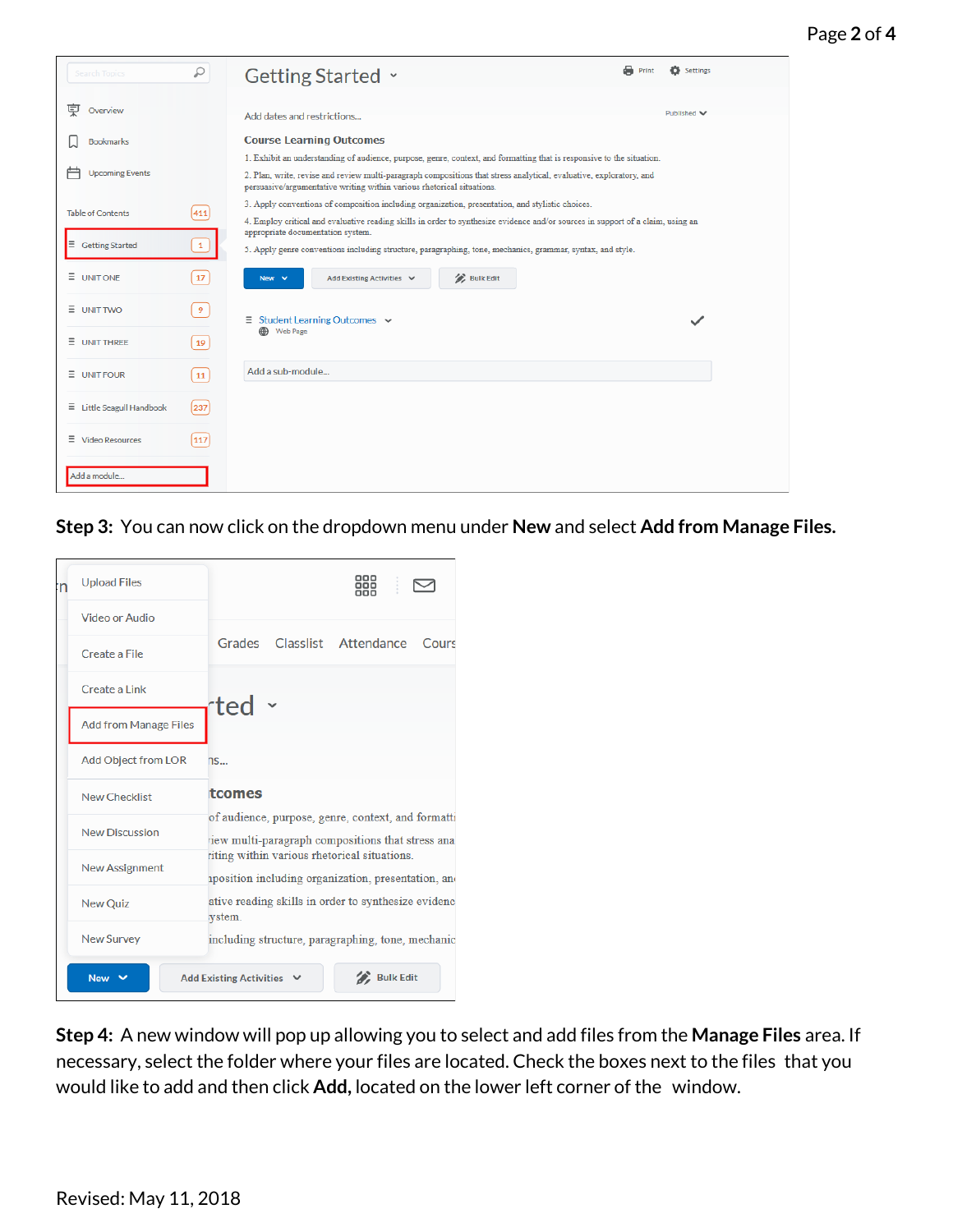|                   | <b>Course Offering Files</b><br>$\blacksquare$<br>$\checkmark$ |          |       |
|-------------------|----------------------------------------------------------------|----------|-------|
| More              |                                                                |          |       |
|                   | File Name ▲                                                    | Size     |       |
|                   | DeskPaper2                                                     |          |       |
|                   | <b>Getting Started</b>                                         |          |       |
| $\Box$            | 目 ~msglog_m.xml                                                | 9 Bytes  |       |
|                   |                                                                |          |       |
| Add               | <b>Back</b><br>Cancel                                          |          |       |
|                   |                                                                |          | - 11. |
| <b>Add a File</b> |                                                                |          |       |
|                   | <b>Getting Started</b><br>$\sqrt{1 + \epsilon}$<br>v.          |          |       |
|                   |                                                                |          | ×     |
| More              |                                                                |          |       |
|                   | File Name ▲                                                    | Size     |       |
| ⊽                 | <b>B</b> Course Schedule.docx                                  | 16.92 KB |       |
| ▽                 | <b>E</b> Course Syllabus.docx                                  | 24.04 KB |       |
| $\mathcal{L}$     | eLearning Master Daylight Schedule.xlsx                        | 10.72 KB |       |

The files will now appear in the **Table of Contents** area under the **Getting Started** module.